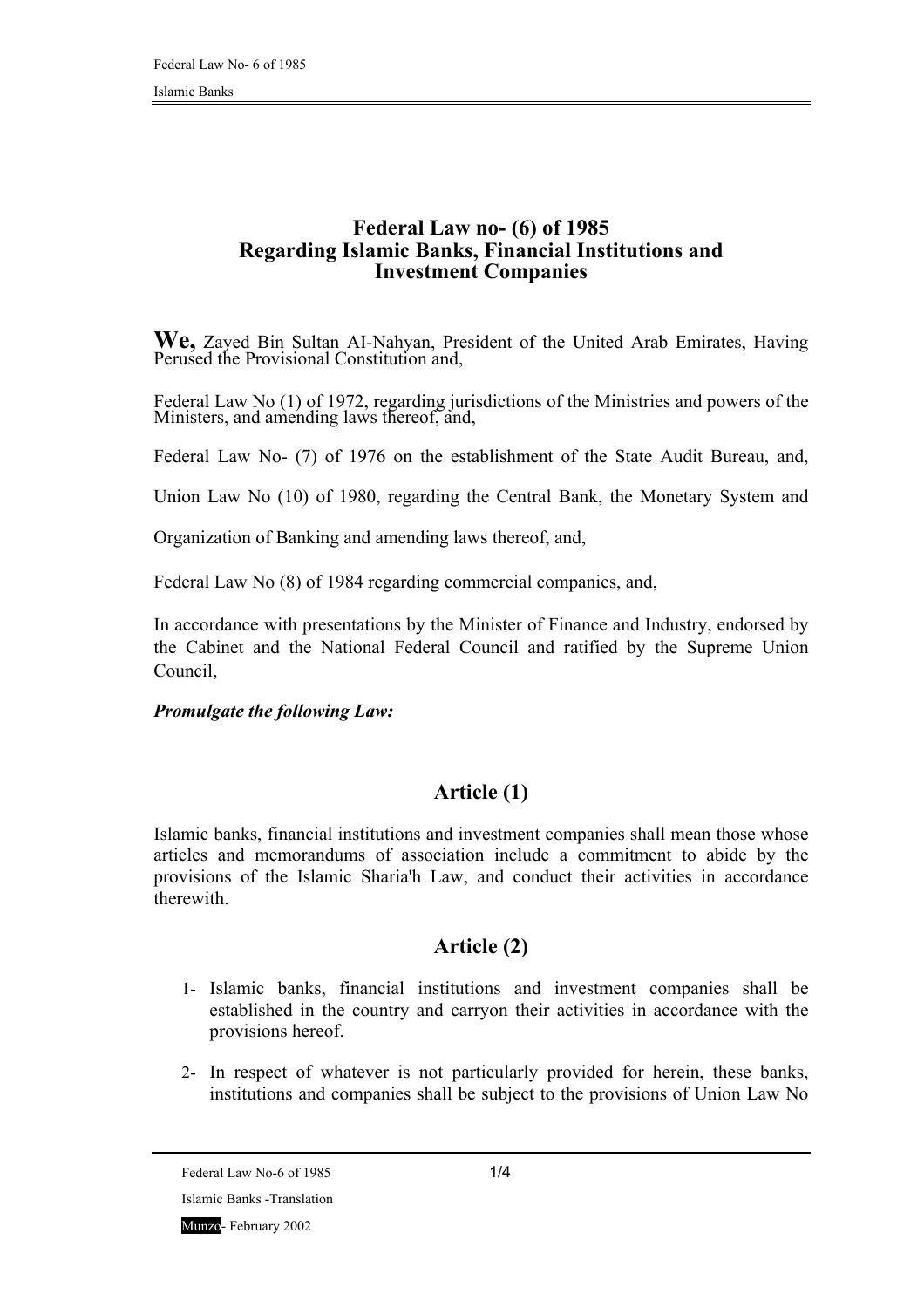(10) of 1980 , Federal Law No (8) of 1984 previously referred to, and other established laws and regulations and prevailing practices.

- 3- Those banks, institutions and companies shall take the form of public joint stock companies, and shall be established in accordance with the provisions of Federal Law No (8) of 1984 previously referred to. These banks, institutions and companies shall be subject to the Central Bank's licensing, supervision and inspection in accordance with the provisions of Union Law No (1) of 1980, and in a manner not contravening with the provisions hereof.
- 4- With the exception of those relating to establishment, the provisions stipulated in previous items shall apply to all branches and offices established in the country by foreign Islamic banks, financial institutions and investment companies.

# **Article (3)**

- 1- Islamic Banks shall have the right to carryon all or part of banking, commercial, financial and investment services and operations. They shall also have the right to engage in all types of services and operations practiced by banks and referred to in Union Law No (10) of 1980 and without adherence to the periods stipulated therein, whether those operations and services were conducted for the Islamic Bank own account or for or in partnership with a third party. Islamic banks shall also have the right to establish companies and participate in existing or under establishment enterprises provided that activities of the latter are in conformity with Islamic Sharia'h Law.
- 2- Islamic financial institutions and investment companies shall have the right to carry out lending, credit and other financial operations. They may also participate in existing or under establishment enterprises, invest their funds in moveable assets and receive deposits for investment thereof in accordance with provisions of Islamic Sharia'h. Law.

# **Article (4)**

- 1- Islamic banks, financial institutions and investment companies incorporated in the country, along with branches and offices of foreign Islamic banks, financial institutions and investment companies licensed to operate in the country shall be exempted from provisions of Clause (a) of Article (90) and Clause (e) of Article (96) of Union Law No (10) of 1980.
- 2- Those agencies shall also be exempted from provisions of Clause (b) of Article (90) of Union Law No (10) of 1980 and in a manner not contravening with established legislation in the concerned emirate.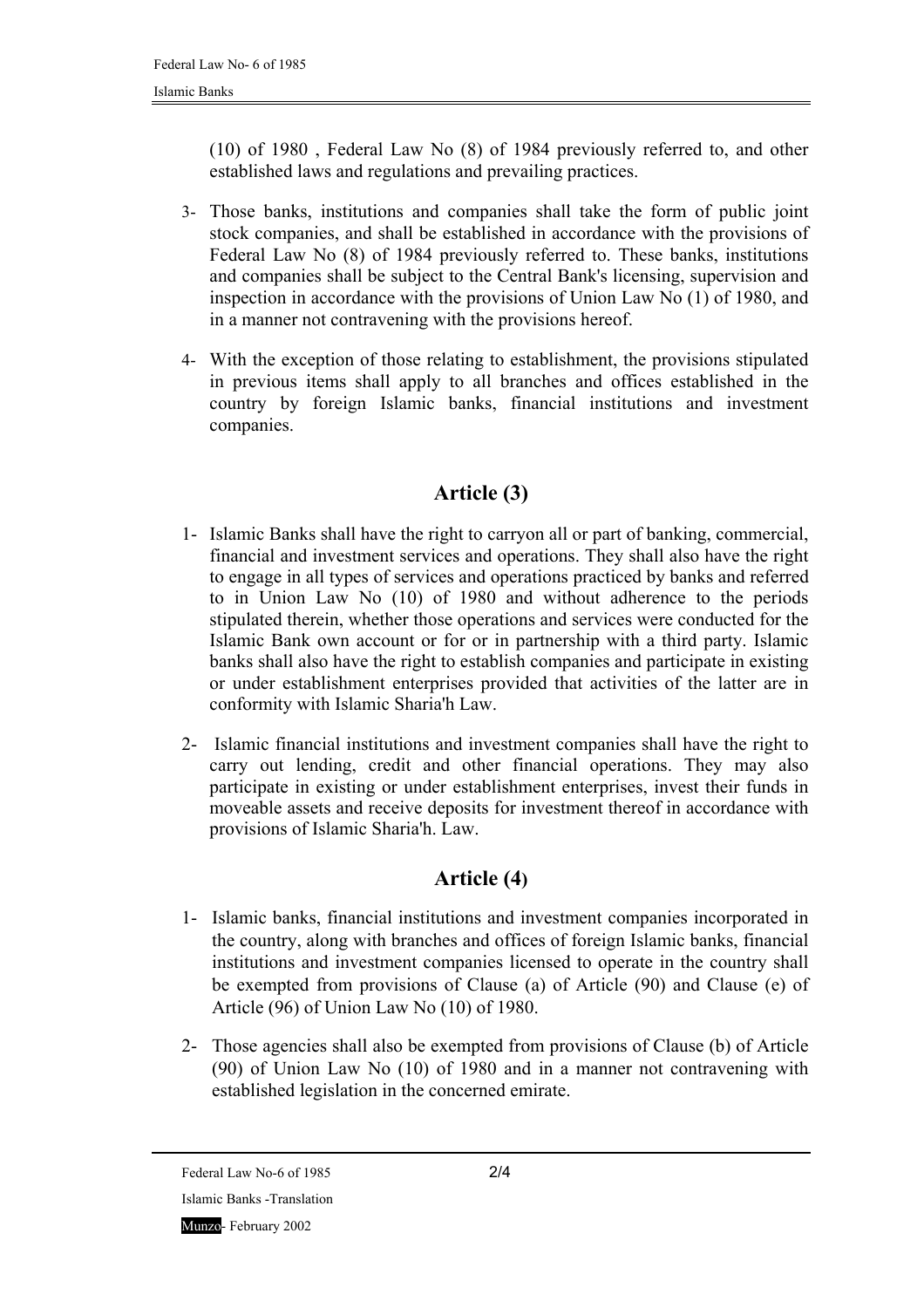# **Article (5)**

A Higher Sharia'h. Authority shall be formed by a cabinet decision, incorporating Sharia'h, legal and banking personnel to undertake higher supervision over Islamic banks, financial institutions and investment companies to ensure legitimacy of their transactions according to the provisions of Islamic Sharia'h Law, and also to offer opinion on matters which these agencies may come across while conducting their activities. The opinion of the said Higher Authority shall be binding on the said agencies.

This Authority shall be attached to the Ministry of Justice and Islamic Affairs.

## **Article (6)**

The respective articles and memorandum of association of each Islamic Bank, financial institution and investment company should clearly stipulate that a Sharia'h Supervision Authority shall be formed of minimum three members to render their transactions and practices accordant with the principles and provisions of Islamic Sharia'h Law. The respective articles of association of each of these agencies shall determine the way in which this authority shall be formed, the manner in which it will discharge its tasks and its other terms of reference.

Names of members of the Sharia'h Supervision Authority shall be presented to the Higher Authority referred to in the previous article for approval prior to issuance of the formation decision.

# **Article (7)**

In case an Islamic bank, financial institution or investment company is subject to the State Audit Bureau's control as per provisions of Federal Law  $\overline{No}$  (7) of 1976; the Bureau's mission shall be confined to post-audit. The Bureau may not interfere in the process of works of these agencies nor challenge their policies.

### **Article (8)**

Islamic banks, financial institutions and investment companies, along with branches and offices' of foreign Islamic banks, financial institutions and investment companies which are existent at the time this law comes into effect should reconcile their positions with the provisions hereof within one year from date of enforcement thereof.

Federal Law No-6 of 1985 3/4 Islamic Banks -Translation Munzo- February 2002